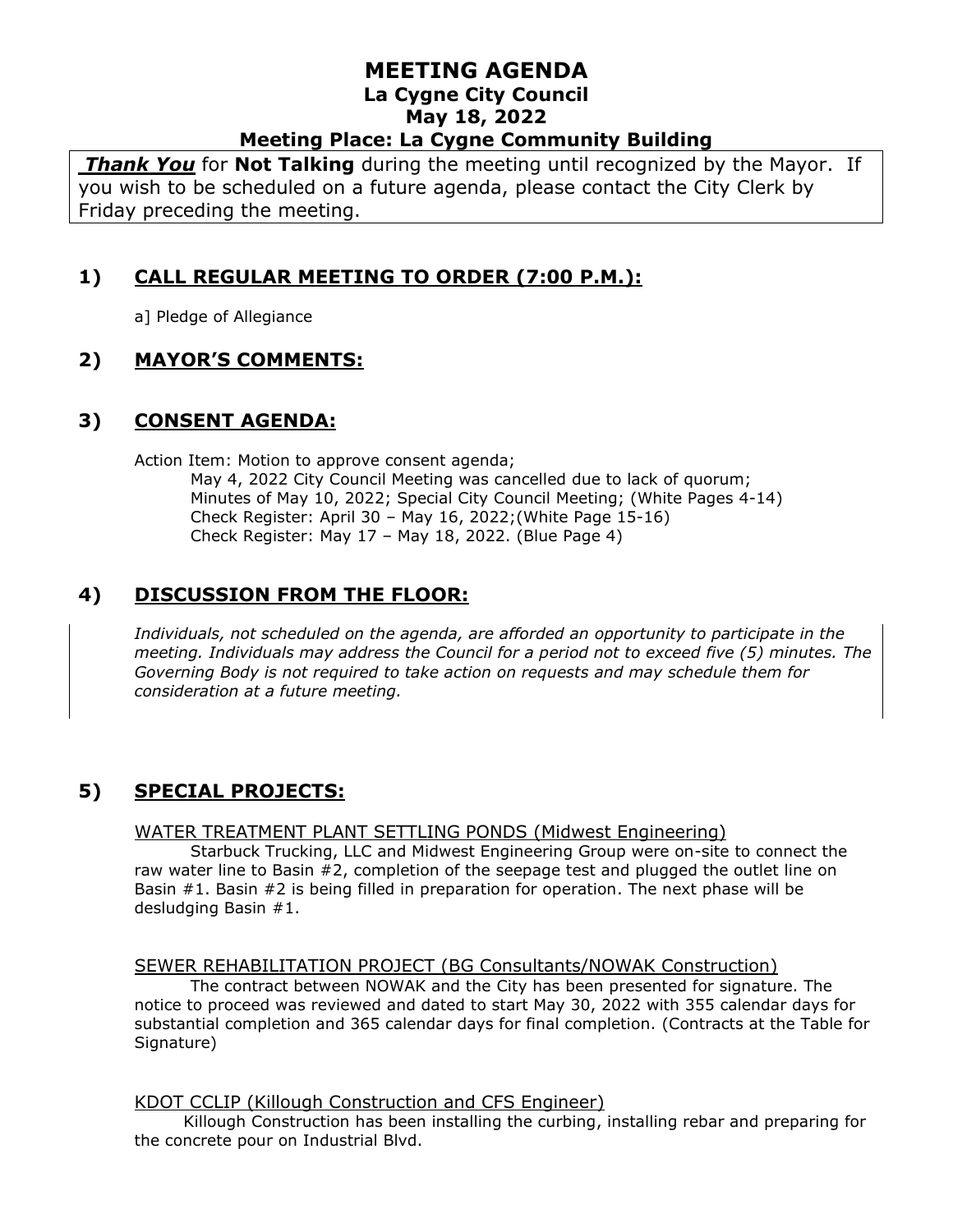### **MEETING AGENDA La Cygne City Council May 18, 2022 Meeting Place: La Cygne Community Building**

### **5) SPECIAL PROJECTS CONTINUED:**

#### NEW FIRE STATION

CC Wade visited with Rick Zingre regarding preparations for plans for bidding purposes. To avoid more cost in design since the foundation for a metal building would be different then for a Pole Barn building, Rick advised the council to select one style and proceed with the design. Rick will also present an itemized cost for his services. The Council can then decide what consulting services they would like to have from the architect for this project.

#### ARPA (AMERICAN RESCUE PLAN ACT)

No updates at this time.

#### STORMWATER MASTER PLAN

Signed agreement was emailed to BG Consultants.

### **6) REPORTS OF CITY OFFICERS:**

*City Officer reports are done on a monthly basis and recorded at the first meeting of each month. If there are additional items to be reported during the month City Officers must submit a report.*

- $\checkmark$  Police Chief & Codes Officer Tina Fenoughty (Blue Page 5)
- $\checkmark$  Codes Officer Allison Fox (Blue Page 6)
- $\checkmark$  Public Works Department Dan Nasalroad (Blue Page 7)
- $\checkmark$  Fire Chief Dan Nasalroad (Blue Page 7)

### **7) REPORTS OF COUNCIL COMMITTEES:**

- a] Water & Gas--------------------------------------- Danny Curtis ------- Keith Stoker
- b] Street ---------------------------------------------Jerome Mitzner------Tommy Capp
- c] Sewer----------------------------------------------Keith Stoker ---------Thomas Capp
- d] Cemetery------------------------------------------Danny Curtis ------- David Brenneman ✓ Information Board for Cemetery Map/Plot Information (At the table)
- e] Public Safety---------------------------------------Jerome Mitzner------ Keith Stoker  $\checkmark$  Mobile/Manufactured/Modular Home Code & Regulations Draft Article 18 for review. (At the Table)

| f] Community Building------------------------------- David Brenneman ---Thomas Capp  |
|--------------------------------------------------------------------------------------|
|                                                                                      |
| g] Employee Relations & Training------------------ Jerome Mitzner ----- Danny Curtis |
|                                                                                      |
|                                                                                      |